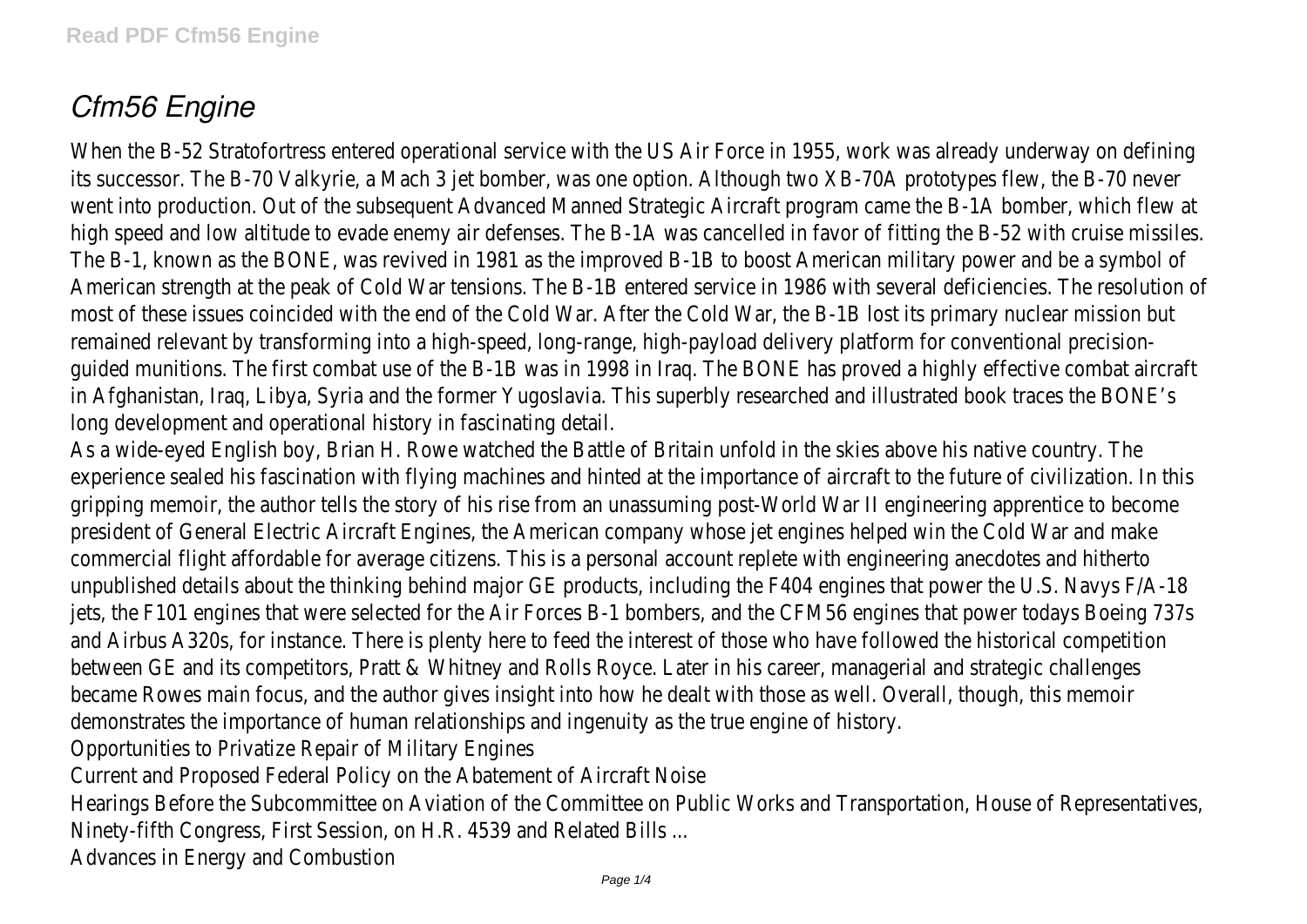hearings before a subcommittee of the Committee on Appropriations, House of Representatives, Ninety-seventh Congress, seconds session

## CFM56

*This book provides state-of-the-art advances in several areas of importance in energy, combustion, power, propulsion, environment using fossil fuels and alternative fuels, and biofuels production and utilization. Availability of clean and sustainable energy is of greater importance now than ever before in all sectors of energy, power, mobility and propulsion. Written by internationally renowned experts, the latest fundamental and applied research innovations on cleaner energy production as well as utilization for a wide range of devices extending from micro scale energy conversion to hypersonic propulsion using hydrocarbon fuels are provided. The tailored technical tracks and contributions from the world renowned technical experts are portrayed in the respective field to highlight different but complementary views on fuels, combustion, power and propulsion and air toxins with special focus on current and future R&D needs and activities. The energy and environment sustainability require a multi-pronged approach involving development and utilization of new and renewable fuels, design of fuel-flexible combustion systems that can be easily operated with the new fuels, and develop novel and environmentally friendly technologies for improved utilization of all kinds of gas, liquid and solid fuels. This volume is a useful book for practicing engineers, research engineers and managers in industry and research labs, academic institutions, graduate students, and final year undergraduate students in Mechanical, Chemical, Aerospace, Energy and Environmental Engineering.*

*This collection of essays focuses on the changing role of firms and states in shaping international competition. The way in which industry responds to this situation by forming strategic alliances both within industrial sectors and across national borders is examined. Memorial Tributes*

*Environmental Impact Statement*

*Product Lifecycle Management for Digital Transformation of Industries Aircraft and Airport-related Hazardous Air Pollutants Department of Defense appropriations for fiscal year 1983*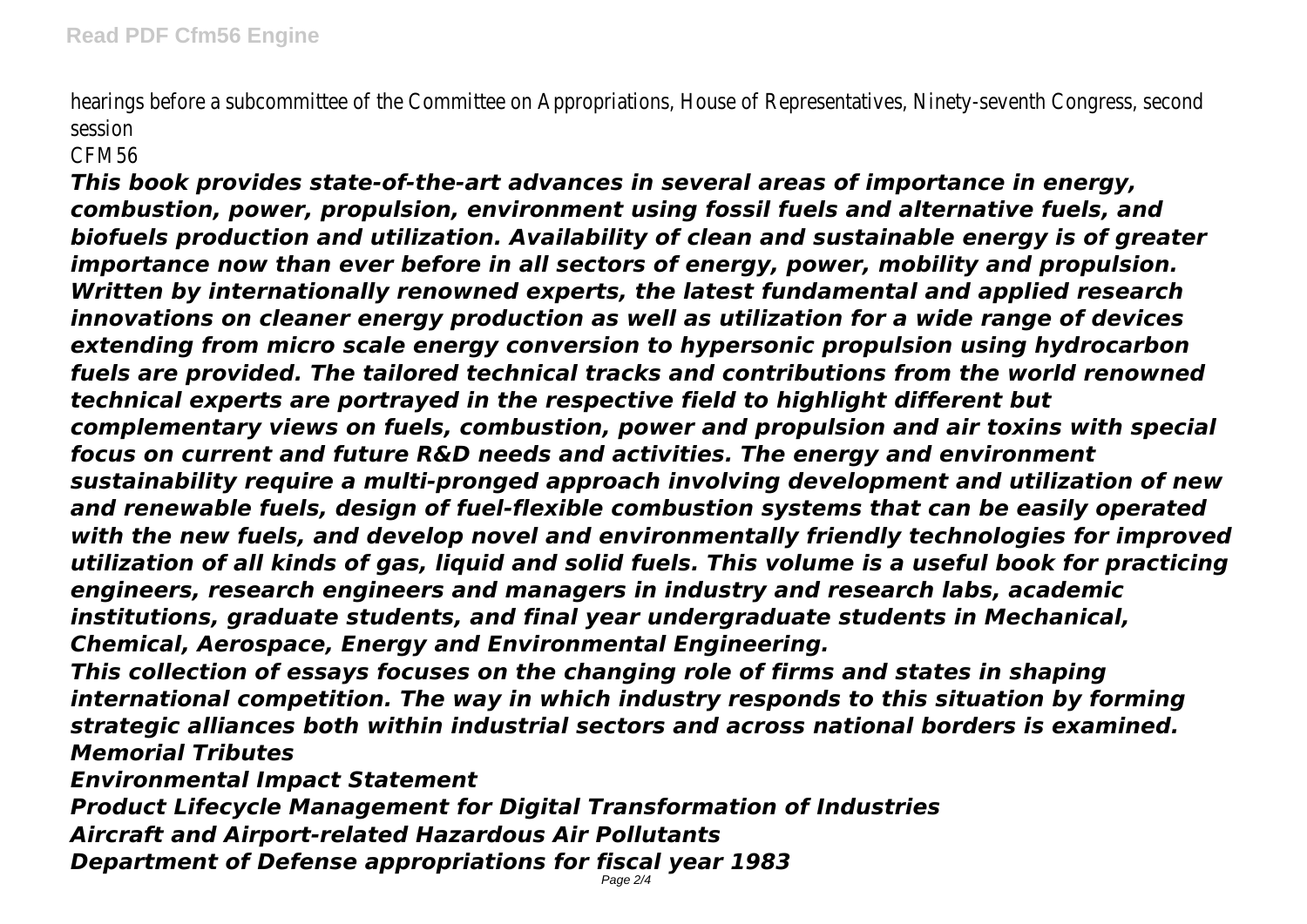## *13th IFIP WG 5.1 International Conference, PLM 2016, Columbia, SC, USA, July 11-13, 2016, Revised Selected Papers*

TRB¿s Airport Cooperative Research Program (ACRP) Report 7: Aircraft and Airport-Related Hazardous Air Pollutants: Research Needs and Analysis examines the state of the latest research on aviation-related hazardous air pollutants emissions and explores knowledge gaps that existing research has not yet bridged.

Because of the important national defense contribution of large, non-fighter aircraft, rapidly increasing fuel costs and increasing dependence on imported oil have triggered significant interest in increased aircraft engine efficiency by the U.S. Air Force. To help address this need, the Air Force asked the National Research Council (NRC) to examine and assess technical options for improving engine efficiency of all large non-fighter aircraft under Air Force command. This report presents a review of current Air Force fuel consumption patterns; an analysis of previous programs designed to replace aircraft engines; an examination of proposed engine modifications; an assessment of the potential impact of alternative fuels and engine science and technology programs, and an analysis of costs and funding requirements.

Department of Defense Appropriations

Research Needs and Analysis

Feasibility of CFM56 Engine Maintenance

hearings before a subcommittee of the Committee on Appropriations, United States Senate, Ninety-eighth Congress, first session Systems of Commercial Turbofan Engines

Improving the Efficiency of Engines for Large Nonfighter Aircraft

To understand the operation of aircraft gas turbine engines, it is not enough to know the basic operation of a gas turbine. It is also necessary to understand the operation and the design of its auxiliary systems. This book fills that need by providing an introduction to the operating principles underlying systems of modern commercial turbofan engines and bringing readers up to date with the latest technology. It also offers a basic overview of the tubes, lines, and system components installed on a complex turbofan engine. Readers can follow detailed examples that describe engines from different manufacturers. The text is recommended for aircraft engineers and mechanics, aeronautical engineering students, and pilots.

TRB's Airport Cooperative Research Program (ACRP) Report 63: Measurement of Gaseous HAP Emissions from Idling Aircraft as a Function of Engine and Ambient Conditions is designed to help improve the assessment of hazardous air pollutants (HAP) emissions at airports based on specific aircraft operating parameters and changes in ambient conditions.

Department of Defense appropriations for 1986

Hearings on Military Posture and H.R. 5968 (H.R. 6030), Department of Defense Authorization for Appropriations for Fiscal Year 1983 Before the Committee on Armed Services, House of Representatives, Ninety-seventh Congress, Second Session

The Supersonic BONE

Department of Defense Appropriations for 1984